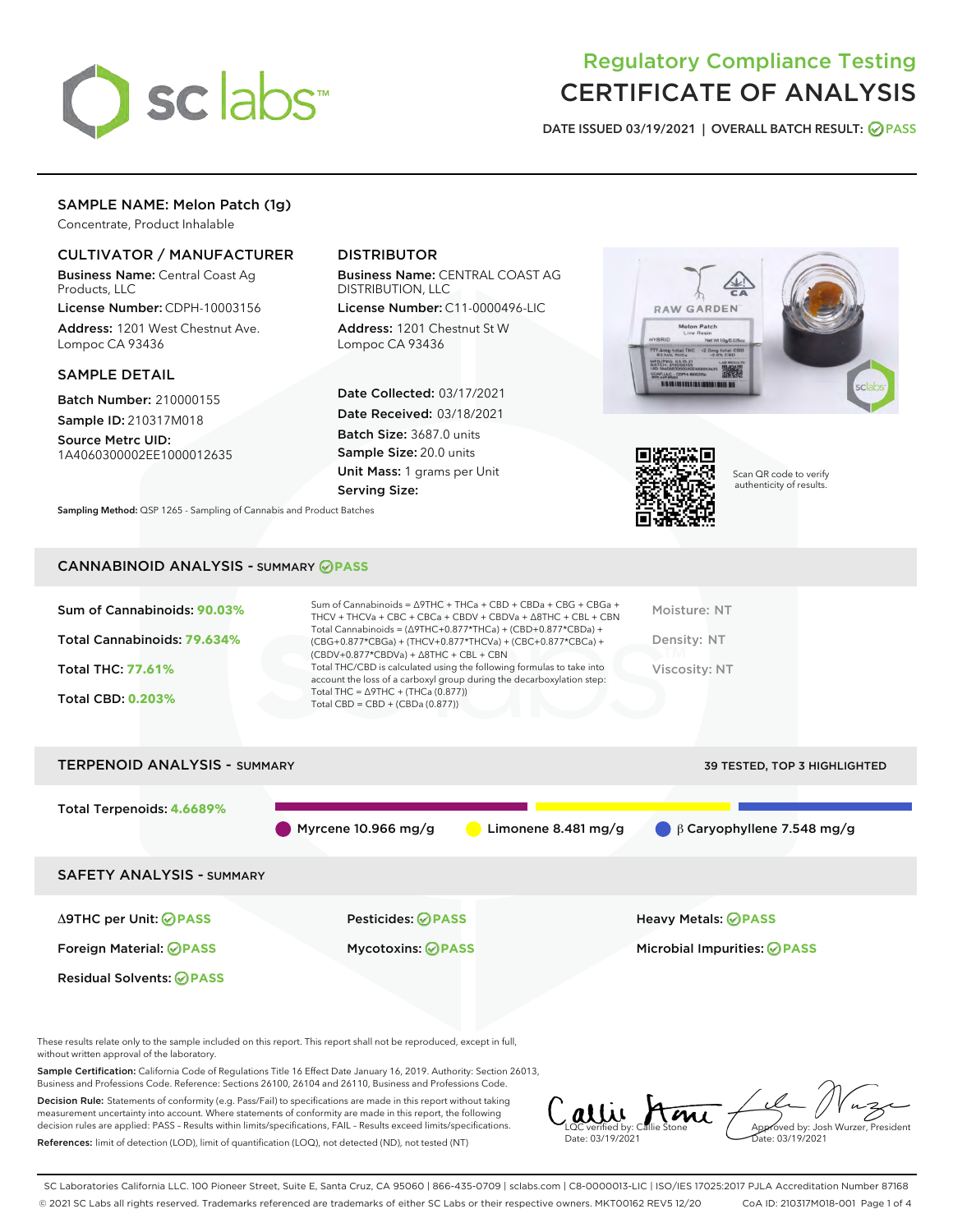



MELON PATCH (1G) | DATE ISSUED 03/19/2021 | OVERALL BATCH RESULT: @ PASS

# CANNABINOID TEST RESULTS - 03/19/2021 2 PASS

Tested by high-performance liquid chromatography with diode-array detection (HPLC-DAD). **Method:** QSP 1157 - Analysis of Cannabinoids by HPLC-DAD

TOTAL CANNABINOIDS: **79.634%**

Total Cannabinoids (Total THC) + (Total CBD) + (Total CBG) + (Total THCV) + (Total CBC) + (Total CBDV) + ∆8THC + CBL + CBN

TOTAL THC: **77.61%** Total THC (∆9THC+0.877\*THCa)

TOTAL CBD: **0.203%**

Total CBD (CBD+0.877\*CBDa)

TOTAL CBG: 1.03% Total CBG (CBG+0.877\*CBGa)

TOTAL THCV: 0.298% Total THCV (THCV+0.877\*THCVa)

TOTAL CBC: 0.493% Total CBC (CBC+0.877\*CBCa)

TOTAL CBDV: ND Total CBDV (CBDV+0.877\*CBDVa)

| <b>COMPOUND</b>  | LOD/LOQ<br>(mg/g)          | <b>MEASUREMENT</b><br><b>UNCERTAINTY</b><br>(mg/g) | <b>RESULT</b><br>(mg/g) | <b>RESULT</b><br>(%) |
|------------------|----------------------------|----------------------------------------------------|-------------------------|----------------------|
| <b>THCa</b>      | 0.05/0.14                  | ±21.256                                            | 827.07                  | 82.707               |
| <b>A9THC</b>     | 0.06 / 0.26                | ±1.746                                             | 50.76                   | 5.076                |
| <b>CBGa</b>      | 0.1 / 0.2                  | ±0.40                                              | 7.7                     | 0.77                 |
| <b>CBCa</b>      | 0.07/0.28                  | ±0.247                                             | 5.05                    | 0.505                |
| <b>CBG</b>       | 0.06/0.19                  | ±0.138                                             | 3.50                    | 0.350                |
| <b>THCVa</b>     | 0.07/0.20                  | ±0.162                                             | 3.40                    | 0.340                |
| <b>CBDa</b>      | 0.02/0.19                  | ±0.068                                             | 2.32                    | 0.232                |
| <b>CBC</b>       | 0.2/0.5                    | ±0.01                                              | 0.5                     | 0.05                 |
| $\triangle$ 8THC | 0.1/0.4                    | N/A                                                | <b>ND</b>               | <b>ND</b>            |
| <b>THCV</b>      | 0.1/0.2                    | N/A                                                | <b>ND</b>               | <b>ND</b>            |
| <b>CBD</b>       | 0.07/0.29                  | N/A                                                | <b>ND</b>               | <b>ND</b>            |
| <b>CBDV</b>      | 0.04 / 0.15                | N/A                                                | <b>ND</b>               | <b>ND</b>            |
| <b>CBDVa</b>     | 0.03/0.53                  | N/A                                                | <b>ND</b>               | <b>ND</b>            |
| <b>CBL</b>       | 0.06 / 0.24                | N/A                                                | <b>ND</b>               | <b>ND</b>            |
| <b>CBN</b>       | 0.1/0.3                    | N/A                                                | <b>ND</b>               | <b>ND</b>            |
|                  | <b>SUM OF CANNABINOIDS</b> |                                                    | 900.30 mg/g             | 90.03%               |

#### **UNIT MASS: 1 grams per Unit**

| ∆9THC per Unit                        | 1120 per-package limit     | 50.76 mg/unit<br><b>PASS</b> |
|---------------------------------------|----------------------------|------------------------------|
| <b>Total THC per Unit</b>             |                            | 776.10 mg/unit               |
| <b>CBD per Unit</b>                   |                            | <b>ND</b>                    |
| <b>Total CBD per Unit</b>             |                            | $2.03$ mg/unit               |
| Sum of Cannabinoids<br>per Unit       |                            | 900.30 mg/unit               |
| <b>Total Cannabinoids</b><br>per Unit |                            | 796.34 mg/unit               |
| <b>MOISTURE TEST RESULT</b>           | <b>DENSITY TEST RESULT</b> | <b>VISCOSITY TEST RESULT</b> |

Not Tested

Not Tested

Not Tested

#### TERPENOID TEST RESULTS - 03/19/2021

Terpene analysis utilizing gas chromatography-flame ionization detection (GC-FID). **Method:** QSP 1192 - Analysis of Terpenoids by GC-FID

| <b>COMPOUND</b>         | LOD/LOQ<br>(mg/g) | <b>MEASUREMENT</b><br><b>UNCERTAINTY</b><br>(mg/g) | <b>RESULT</b><br>(mg/g)                         | <b>RESULT</b><br>$(\%)$ |
|-------------------------|-------------------|----------------------------------------------------|-------------------------------------------------|-------------------------|
| <b>Myrcene</b>          | 0.008 / 0.025     | ±0.1415                                            | 10.966                                          | 1.0966                  |
| Limonene                | 0.005 / 0.016     | ±0.1213                                            | 8.481                                           | 0.8481                  |
| $\beta$ Caryophyllene   | 0.004 / 0.012     | ±0.2687                                            | 7.548                                           | 0.7548                  |
| Linalool                | 0.009 / 0.032     | ±0.1102                                            | 2.899                                           | 0.2899                  |
| trans-ß-Farnesene       | 0.008 / 0.025     | ±0.0938                                            | 2.643                                           | 0.2643                  |
| $\alpha$ Humulene       | 0.009/0.029       | ±0.0749                                            | 2.333                                           | 0.2333                  |
| $\alpha$ Bisabolol      | 0.008 / 0.026     | ±0.1169                                            | 2.189                                           | 0.2189                  |
| Valencene               | 0.009 / 0.030     | ±0.1158                                            | 1.680                                           | 0.1680                  |
| Guaiol                  | 0.009 / 0.030     | ±0.0782                                            | 1.656                                           | 0.1656                  |
| $\beta$ Pinene          | 0.004 / 0.014     | ±0.0133                                            | 1.157                                           | 0.1157                  |
| <b>Terpineol</b>        | 0.016 / 0.055     | ±0.0577                                            | 0.940                                           | 0.0940                  |
| Fenchol                 | 0.010 / 0.034     | ±0.0333                                            | 0.861                                           | 0.0861                  |
| $\alpha$ Pinene         | 0.005 / 0.017     | ±0.0060                                            | 0.703                                           | 0.0703                  |
| Nerolidol               | 0.009 / 0.028     | ±0.0365                                            | 0.581                                           | 0.0581                  |
| Caryophyllene<br>Oxide  | 0.010 / 0.033     | ±0.0267                                            | 0.581                                           | 0.0581                  |
| Ocimene                 | 0.011 / 0.038     | ±0.0164                                            | 0.510                                           | 0.0510                  |
| Terpinolene             | 0.008 / 0.026     | ±0.0059                                            | 0.286                                           | 0.0286                  |
| <b>Borneol</b>          | 0.005 / 0.016     | ±0.0102                                            | 0.243                                           | 0.0243                  |
| Fenchone                | 0.009 / 0.028     | ±0.0047                                            | 0.160                                           | 0.0160                  |
| Camphene                | 0.005 / 0.015     | ±0.0016                                            | 0.136                                           | 0.0136                  |
| Citronellol             | 0.003 / 0.010     | ±0.0020                                            | 0.041                                           | 0.0041                  |
| Sabinene Hydrate        | 0.006 / 0.022     | ±0.0014                                            | 0.036                                           | 0.0036                  |
| Eucalyptol              | 0.006 / 0.018     | ±0.0007                                            | 0.028                                           | 0.0028                  |
| $\gamma$ Terpinene      | 0.006 / 0.018     | ±0.0003                                            | 0.019                                           | 0.0019                  |
| Nerol                   | 0.003 / 0.011     | ±0.0005                                            | 0.012                                           | 0.0012                  |
| Sabinene                | 0.004 / 0.014     | N/A                                                | <loq< th=""><th><loq< th=""></loq<></th></loq<> | <loq< th=""></loq<>     |
| $\alpha$ Phellandrene   | 0.006 / 0.020     | N/A                                                | <loq< th=""><th><loq< th=""></loq<></th></loq<> | <loq< th=""></loq<>     |
| $\alpha$ Terpinene      | 0.005 / 0.017     | N/A                                                | <loq< th=""><th><loq< th=""></loq<></th></loq<> | <loq< th=""></loq<>     |
| 3 Carene                | 0.005 / 0.018     | N/A                                                | ND                                              | ND                      |
| p-Cymene                | 0.005 / 0.016     | N/A                                                | <b>ND</b>                                       | <b>ND</b>               |
| (-)-Isopulegol          | 0.005 / 0.016     | N/A                                                | ND                                              | ND                      |
| Camphor                 | 0.006 / 0.019     | N/A                                                | ND                                              | ND                      |
| Isoborneol              | 0.004 / 0.012     | N/A                                                | ND                                              | ND                      |
| Menthol                 | 0.008 / 0.025     | N/A                                                | ND                                              | ND                      |
| R-(+)-Pulegone          | 0.003 / 0.011     | N/A                                                | ND                                              | ND                      |
| Geraniol                | 0.002 / 0.007     | N/A                                                | ND                                              | ND                      |
| <b>Geranyl Acetate</b>  | 0.004 / 0.014     | N/A                                                | ND                                              | ND                      |
| $\alpha$ Cedrene        | 0.005 / 0.016     | N/A                                                | ND                                              | ND                      |
| Cedrol                  | 0.008 / 0.027     | N/A                                                | ND                                              | ND                      |
| <b>TOTAL TERPENOIDS</b> |                   |                                                    | 46.689 mg/g                                     | 4.6689%                 |

SC Laboratories California LLC. 100 Pioneer Street, Suite E, Santa Cruz, CA 95060 | 866-435-0709 | sclabs.com | C8-0000013-LIC | ISO/IES 17025:2017 PJLA Accreditation Number 87168 © 2021 SC Labs all rights reserved. Trademarks referenced are trademarks of either SC Labs or their respective owners. MKT00162 REV5 12/20 CoA ID: 210317M018-001 Page 2 of 4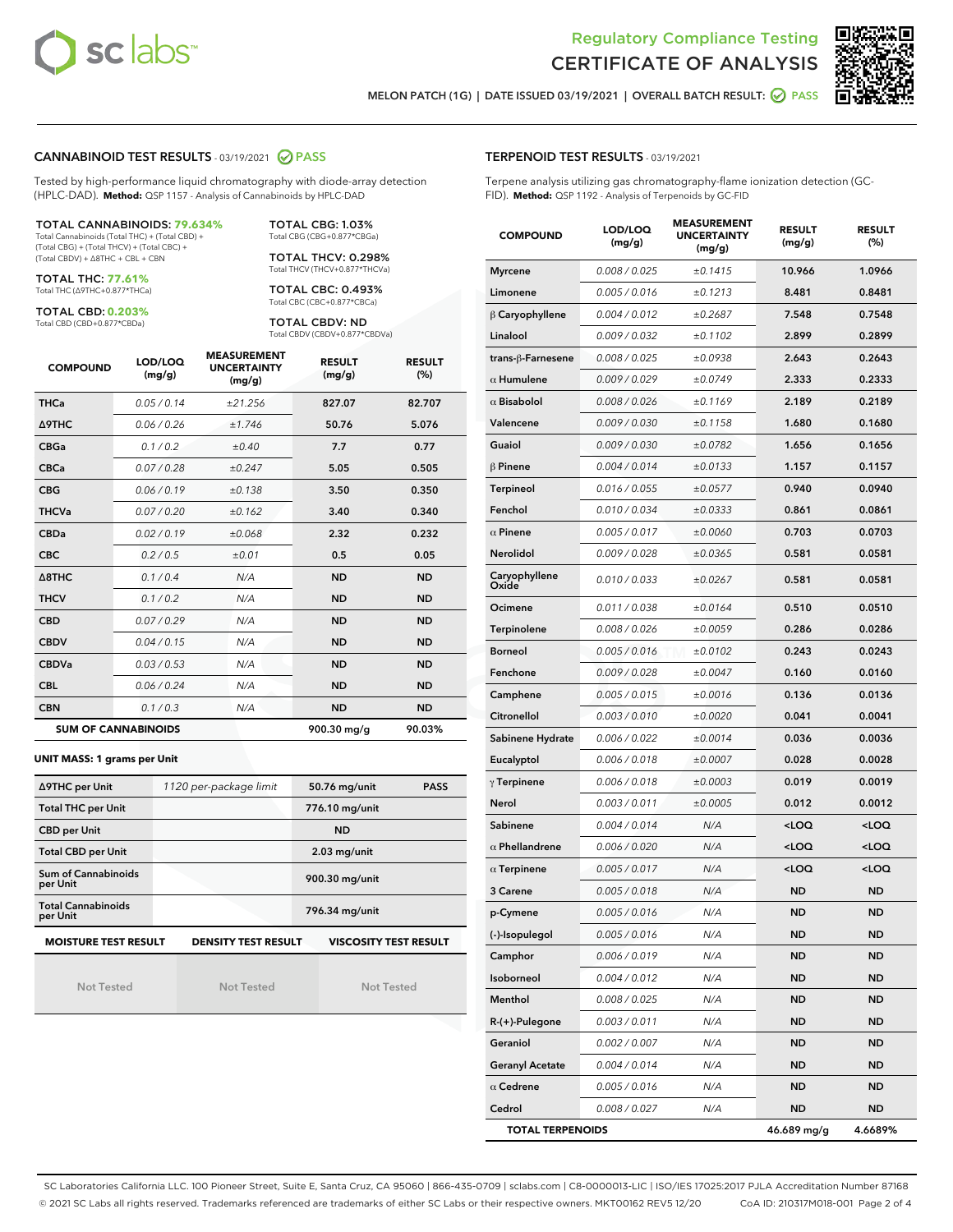



MELON PATCH (1G) | DATE ISSUED 03/19/2021 | OVERALL BATCH RESULT:  $\bigcirc$  PASS

# CATEGORY 1 PESTICIDE TEST RESULTS - 03/19/2021 2 PASS

Pesticide and plant growth regulator analysis utilizing high-performance liquid chromatography-mass spectrometry (HPLC-MS) or gas chromatography-mass spectrometry (GC-MS). \*GC-MS utilized where indicated. **Method:** QSP 1212 - Analysis of Pesticides and Mycotoxins by LC-MS or QSP 1213 - Analysis of Pesticides by GC-MS

| <b>COMPOUND</b>             | LOD/LOQ<br>$(\mu g/g)$ | <b>ACTION</b><br><b>LIMIT</b><br>$(\mu g/g)$ | <b>MEASUREMENT</b><br><b>UNCERTAINTY</b><br>$(\mu g/g)$ | <b>RESULT</b><br>$(\mu g/g)$ | <b>RESULT</b> |
|-----------------------------|------------------------|----------------------------------------------|---------------------------------------------------------|------------------------------|---------------|
| Aldicarb                    | 0.03 / 0.08            | $\ge$ LOD                                    | N/A                                                     | <b>ND</b>                    | <b>PASS</b>   |
| Carbofuran                  | 0.02 / 0.05            | $\ge$ LOD                                    | N/A                                                     | <b>ND</b>                    | <b>PASS</b>   |
| Chlordane*                  | 0.03 / 0.08            | $\ge$ LOD                                    | N/A                                                     | <b>ND</b>                    | <b>PASS</b>   |
| Chlorfenapyr*               | 0.03/0.10              | $\ge$ LOD                                    | N/A                                                     | <b>ND</b>                    | <b>PASS</b>   |
| Chlorpyrifos                | 0.02 / 0.06            | $\ge$ LOD                                    | N/A                                                     | <b>ND</b>                    | <b>PASS</b>   |
| Coumaphos                   | 0.02 / 0.07            | $\ge$ LOD                                    | N/A                                                     | <b>ND</b>                    | <b>PASS</b>   |
| Daminozide                  | 0.02 / 0.07            | $\ge$ LOD                                    | N/A                                                     | <b>ND</b>                    | <b>PASS</b>   |
| <b>DDVP</b><br>(Dichlorvos) | 0.03/0.09              | $\ge$ LOD                                    | N/A                                                     | <b>ND</b>                    | <b>PASS</b>   |
| Dimethoate                  | 0.03 / 0.08            | $\ge$ LOD                                    | N/A                                                     | <b>ND</b>                    | <b>PASS</b>   |
| Ethoprop(hos)               | 0.03/0.10              | $\ge$ LOD                                    | N/A                                                     | <b>ND</b>                    | <b>PASS</b>   |
| Etofenprox                  | 0.02/0.06              | $>$ LOD                                      | N/A                                                     | <b>ND</b>                    | <b>PASS</b>   |
| Fenoxycarb                  | 0.03 / 0.08            | $>$ LOD                                      | N/A                                                     | <b>ND</b>                    | <b>PASS</b>   |
| Fipronil                    | 0.03 / 0.08            | $>$ LOD                                      | N/A                                                     | <b>ND</b>                    | <b>PASS</b>   |
| Imazalil                    | 0.02 / 0.06            | $\ge$ LOD                                    | N/A                                                     | <b>ND</b>                    | <b>PASS</b>   |
| <b>Methiocarb</b>           | 0.02 / 0.07            | $\ge$ LOD                                    | N/A                                                     | <b>ND</b>                    | <b>PASS</b>   |
| Methyl<br>parathion         | 0.03/0.10              | $\ge$ LOD                                    | N/A                                                     | <b>ND</b>                    | <b>PASS</b>   |
| <b>Mevinphos</b>            | 0.03/0.09              | $\ge$ LOD                                    | N/A                                                     | <b>ND</b>                    | <b>PASS</b>   |
| Paclobutrazol               | 0.02 / 0.05            | $\ge$ LOD                                    | N/A                                                     | <b>ND</b>                    | <b>PASS</b>   |
| Propoxur                    | 0.03/0.09              | $\ge$ LOD                                    | N/A                                                     | <b>ND</b>                    | <b>PASS</b>   |
| Spiroxamine                 | 0.03 / 0.08            | $\ge$ LOD                                    | N/A                                                     | <b>ND</b>                    | <b>PASS</b>   |
| Thiacloprid                 | 0.03/0.10              | $\ge$ LOD                                    | N/A                                                     | <b>ND</b>                    | <b>PASS</b>   |

#### CATEGORY 2 PESTICIDE TEST RESULTS - 03/19/2021 @ PASS

| <b>COMPOUND</b>   | LOD/LOQ<br>$(\mu g/g)$ | <b>ACTION</b><br><b>LIMIT</b><br>$(\mu g/g)$ | <b>MEASUREMENT</b><br><b>UNCERTAINTY</b><br>$(\mu g/g)$ | <b>RESULT</b><br>$(\mu g/g)$ | <b>RESULT</b> |
|-------------------|------------------------|----------------------------------------------|---------------------------------------------------------|------------------------------|---------------|
| Abamectin         | 0.03/0.10              | 0.1                                          | N/A                                                     | <b>ND</b>                    | <b>PASS</b>   |
| Acephate          | 0.02/0.07              | 0.1                                          | N/A                                                     | <b>ND</b>                    | <b>PASS</b>   |
| Acequinocyl       | 0.02/0.07              | 0.1                                          | N/A                                                     | <b>ND</b>                    | <b>PASS</b>   |
| Acetamiprid       | 0.02/0.05              | 0.1                                          | N/A                                                     | <b>ND</b>                    | <b>PASS</b>   |
| Azoxystrobin      | 0.02/0.07              | 0.1                                          | N/A                                                     | <b>ND</b>                    | <b>PASS</b>   |
| <b>Bifenazate</b> | 0.01/0.04              | 0.1                                          | N/A                                                     | <b>ND</b>                    | <b>PASS</b>   |
| <b>Bifenthrin</b> | 0.02/0.05              | 3                                            | N/A                                                     | <b>ND</b>                    | <b>PASS</b>   |
| <b>Boscalid</b>   | 0.03/0.09              | 0.1                                          | N/A                                                     | <b>ND</b>                    | <b>PASS</b>   |

# CATEGORY 2 PESTICIDE TEST RESULTS - 03/19/2021 continued

| <b>COMPOUND</b>               | LOD/LOQ<br>(µg/g) | <b>ACTION</b><br>LIMIT<br>$(\mu g/g)$ | <b>MEASUREMENT</b><br><b>UNCERTAINTY</b><br>(µg/g) | <b>RESULT</b><br>(µg/g) | <b>RESULT</b> |
|-------------------------------|-------------------|---------------------------------------|----------------------------------------------------|-------------------------|---------------|
| Captan                        | 0.19/0.57         | 0.7                                   | N/A                                                | ND                      | <b>PASS</b>   |
| Carbaryl                      | 0.02 / 0.06       | 0.5                                   | N/A                                                | ND                      | <b>PASS</b>   |
| Chlorantranilip-<br>role      | 0.04 / 0.12       | 10                                    | N/A                                                | <b>ND</b>               | <b>PASS</b>   |
| Clofentezine                  | 0.03 / 0.09       | 0.1                                   | N/A                                                | <b>ND</b>               | <b>PASS</b>   |
| Cyfluthrin                    | 0.12 / 0.38       | 2                                     | N/A                                                | ND                      | <b>PASS</b>   |
| Cypermethrin                  | 0.11/0.32         | 1                                     | N/A                                                | ND                      | <b>PASS</b>   |
| Diazinon                      | 0.02 / 0.05       | 0.1                                   | N/A                                                | <b>ND</b>               | <b>PASS</b>   |
| Dimethomorph                  | 0.03 / 0.09       | 2                                     | N/A                                                | ND                      | <b>PASS</b>   |
| Etoxazole                     | 0.02 / 0.06       | 0.1                                   | N/A                                                | <b>ND</b>               | <b>PASS</b>   |
| Fenhexamid                    | 0.03 / 0.09       | 0.1                                   | N/A                                                | ND                      | <b>PASS</b>   |
| Fenpyroximate                 | 0.02 / 0.06       | 0.1                                   | N/A                                                | ND                      | <b>PASS</b>   |
| Flonicamid                    | 0.03 / 0.10       | 0.1                                   | N/A                                                | ND                      | <b>PASS</b>   |
| Fludioxonil                   | 0.03/0.10         | 0.1                                   | N/A                                                | <b>ND</b>               | <b>PASS</b>   |
| Hexythiazox                   | 0.02 / 0.07       | 0.1                                   | N/A                                                | ND                      | <b>PASS</b>   |
| Imidacloprid                  | 0.04 / 0.11       | 5                                     | N/A                                                | ND                      | <b>PASS</b>   |
| Kresoxim-methyl               | 0.02 / 0.07       | 0.1                                   | N/A                                                | ND                      | <b>PASS</b>   |
| Malathion                     | 0.03/0.09         | 0.5                                   | N/A                                                | ND                      | <b>PASS</b>   |
| Metalaxyl                     | 0.02 / 0.07       | $\overline{2}$                        | N/A                                                | ND                      | <b>PASS</b>   |
| Methomyl                      | 0.03 / 0.10       | 1                                     | N/A                                                | <b>ND</b>               | <b>PASS</b>   |
| Myclobutanil                  | 0.03/0.09         | 0.1                                   | N/A                                                | ND                      | <b>PASS</b>   |
| Naled                         | 0.02 / 0.07       | 0.1                                   | N/A                                                | ND                      | <b>PASS</b>   |
| Oxamyl                        | 0.04 / 0.11       | 0.5                                   | N/A                                                | <b>ND</b>               | <b>PASS</b>   |
| Pentachloronitro-<br>benzene* | 0.03 / 0.09       | 0.1                                   | N/A                                                | <b>ND</b>               | <b>PASS</b>   |
| Permethrin                    | 0.04 / 0.12       | 0.5                                   | N/A                                                | <b>ND</b>               | <b>PASS</b>   |
| Phosmet                       | 0.03 / 0.10       | 0.1                                   | N/A                                                | ND                      | <b>PASS</b>   |
| Piperonylbu-<br>toxide        | 0.02 / 0.07       | 3                                     | N/A                                                | <b>ND</b>               | <b>PASS</b>   |
| Prallethrin                   | 0.03 / 0.08       | 0.1                                   | N/A                                                | <b>ND</b>               | <b>PASS</b>   |
| Propiconazole                 | 0.02 / 0.07       | 0.1                                   | N/A                                                | ND                      | <b>PASS</b>   |
| Pyrethrins                    | 0.04 / 0.12       | 0.5                                   | N/A                                                | ND                      | PASS          |
| Pyridaben                     | 0.02 / 0.07       | 0.1                                   | N/A                                                | <b>ND</b>               | <b>PASS</b>   |
| Spinetoram                    | 0.02 / 0.07       | 0.1                                   | N/A                                                | <b>ND</b>               | <b>PASS</b>   |
| Spinosad                      | 0.02 / 0.07       | 0.1                                   | N/A                                                | <b>ND</b>               | <b>PASS</b>   |
| Spiromesifen                  | 0.02 / 0.05       | 0.1                                   | N/A                                                | <b>ND</b>               | <b>PASS</b>   |
| Spirotetramat                 | 0.02 / 0.06       | 0.1                                   | N/A                                                | <b>ND</b>               | <b>PASS</b>   |
| Tebuconazole                  | 0.02 / 0.07       | 0.1                                   | N/A                                                | <b>ND</b>               | <b>PASS</b>   |
| Thiamethoxam                  | 0.03 / 0.10       | 5                                     | N/A                                                | <b>ND</b>               | <b>PASS</b>   |
| Trifloxystrobin               | 0.03 / 0.08       | 0.1                                   | N/A                                                | <b>ND</b>               | <b>PASS</b>   |